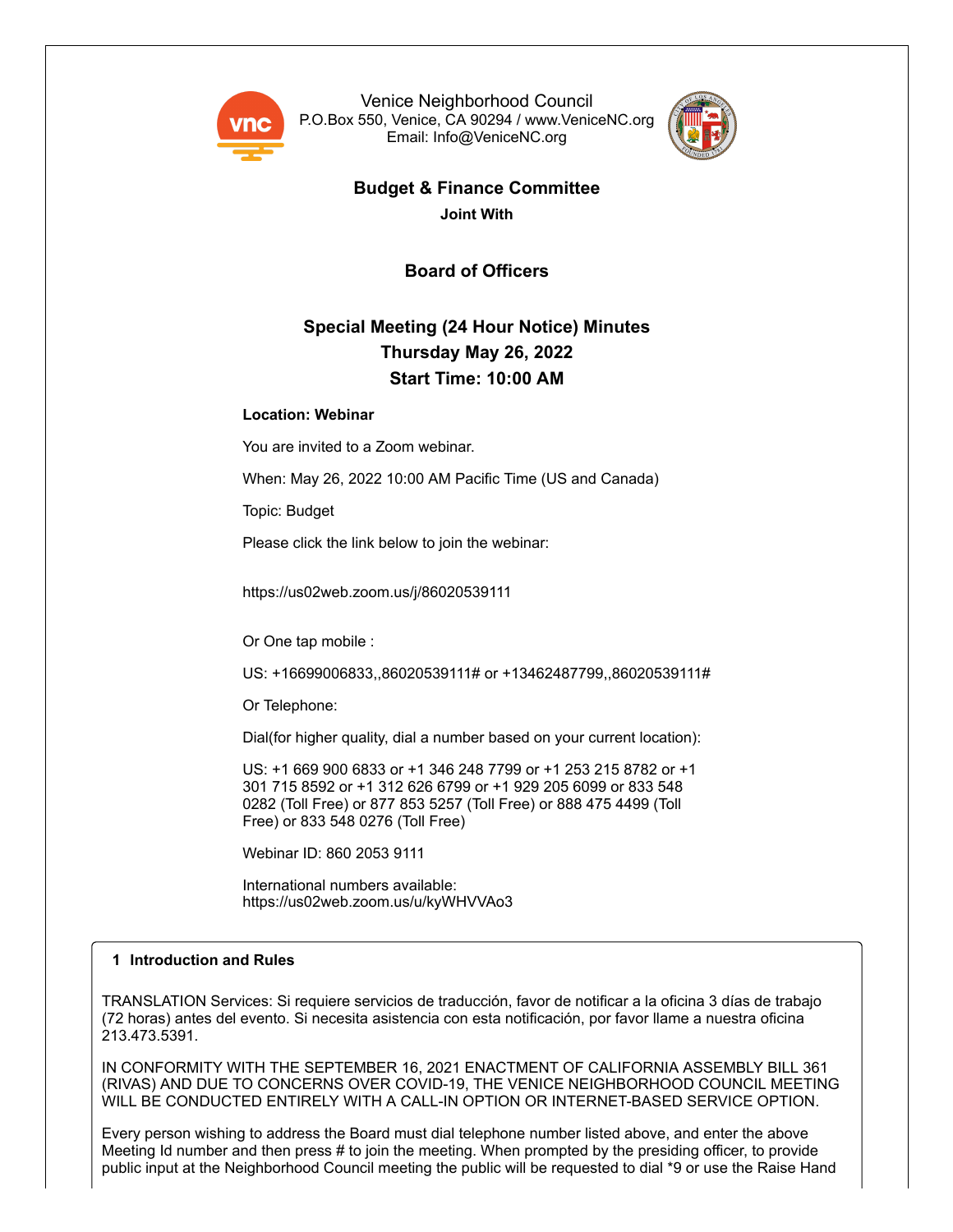option, to address the Board on any agenda item before the Board takes an action on an item. Comments from the public on agenda items will be heard only when the respective item is being considered. Comments from the public on other matters not appearing on the agenda that are within the Board's jurisdiction will be heard during the General Public Comment period. Please note that under the Brown Act, the Board is prevented from acting on a matter that you bring to its attention during the General Public Comment period; however, the issue raised by a member of the public may become the subject of a future Board meeting. Public comment is limited to 30 seconds per speaker, unless adjusted by the presiding officer of the Board.

AB 361 Updates: Public comment cannot be required to be submitted in advance of the meeting, only real-time public comment is required. If there are any broadcasting interruptions that prevent the public from observing or hearing the meeting, the meeting must be recessed or adjourned. If members of the public are unable to provide public comment or be heard due to issues within the Neighborhood Council's control, the meeting must be recessed or adjourned. Version October 13, 2021 Any messaging or virtual background is in the control of the individual board member in their personal capacity and does not reflect any formal position of the Neighborhood Council or the City of Los Angeles.

As a covered entity under Title II of the Americans with Disabilities Act, the City of Los Angeles does not discriminate on the basis of disability and upon request will provide reasonable accommodation to ensure equal access to its programs, services, and activities. Sign language interpreters, assistive listening devices, or other auxiliary aids and/or services may be provided upon request. To ensure availability of services, please make your request at least 3 business days (72 hours) prior to the meeting by contacting the Department of Neighborhood Empowerment by calling (213) 978-1551 or email: NCsupport@lacity.org

Public Posting of Agendas - Neighborhood Council agendas are posted for public review as follows:

- 1. Beyond Baroque, 681 Venice Blvd., Venice, CA 90291
- 2. www.VeniceNC.com
- 3. You can also receive our agendas via email by subscribing to L.A. City's Early Notification System (ENS)

Notice to Paid Representatives - If you are compensated to monitor, attend, or speak at this meeting, City law may require you to register as a lobbyist and report your activity. See Los Angeles Municipal Code Section 48.01 et seq. More information is available at ethics.lacity.org/lobbying. For assistance, please contact the Ethics Commission at (213) 978-1960 or ethics.commission@lacity.org

Public Access of Records - In compliance with Government Code section 54957.5, non-exempt writings that are distributed to a majority or all of the board in advance of a meeting may be viewed at at our website: www.VeniceNC.org or at the scheduled meeting. In addition, if you would like a copy of any record related to an item on the agenda, please contact, Secretary@VeniceNC.org. Reconsideration and Grievance Process - For information on the NC's process for board action reconsideration, stakeholder grievance policy, or any other procedural matters related to this Council, please consult the NC Bylaws. The Bylaws are available at our Board meetings and our website www.VeniceNC.org

Virtual Board Meeting Rules.

- 1. Raise your hand (or when accessing by telephone, press \*9) if you have a public comment only WHEN we get to that specific item.
- 2. After you speak, please lower your hand.
- 3. All panelists (board members) and attendees (public) will be muted until the administrator unmutes you for comment.
- 4. Board members will get one chance to speak for a max of 2 minutes per item.
- 5. Public comment will be limited to one comment for 30 seconds per item.
- 6. Please do not raise your hand more then once per item.
- 7. Raise your hand at the start of the items you want to speak on. We will then close public comment and announce the last person to speak a few minutes after the start of the item.
- 8. No ceding your time to others will be allowed.
- 9. The meeting is being video and audio recorded.
- 10. The public will be able to listen and speak but their video will be disabled.

All presenters that have items to project are to send them to Secretary $@V$ eniceNC.org and President@VeniceNC.org to have them shared with the meeting. Keep a copy of them on your desktop as a backup.

# **2 Call To Order**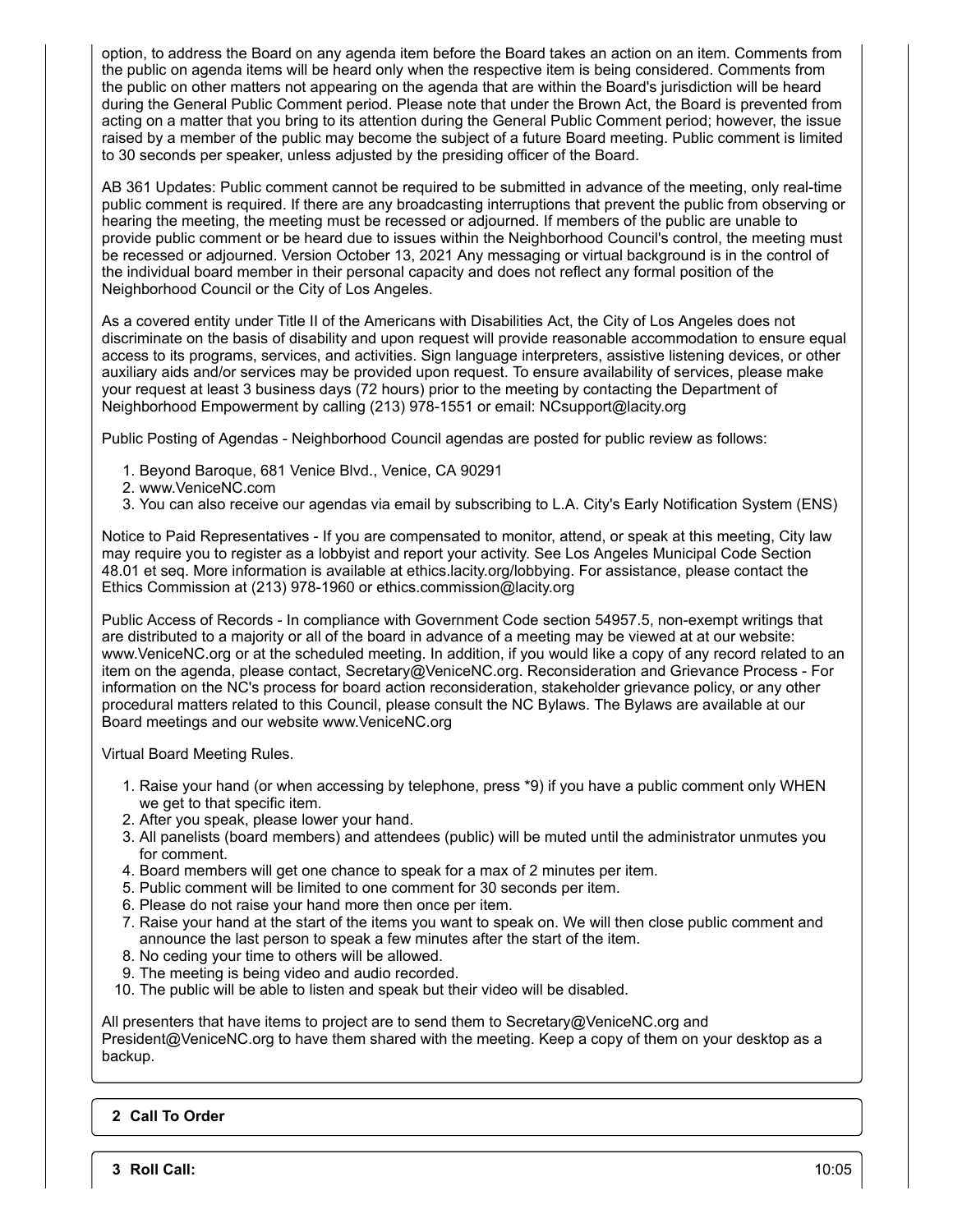**Zima Kostovetsky Ivan Spiegel Ivan Spiegel Ivan Spiegel** Helen Fallon

**Jay Handal Music Communisties Additional Properties Additional Properties Additional Properties Additional Properties Additional Properties Additional Properties Additional Properties Additional Properties Additional Prop** 

**Attendance: 5 Quorum: 3**

# **4 Declaration of Ex Parte Communications or Conflicts-Of-Interest**

All Board members shall declare any ex parte communications or conflicts-of interest relating to items on this meeting's agenda.

# **5 Announcements and Public Comment on items not on the Agenda**

Public comment is limited to 1 minute per speaker with a total comment time not to exceed 20 minutes, unless adjusted by the presiding officer of the Board. No comment on Items appearing on the Agenda. No Board member announcements permitted.

**NOTE**: The public is strongly advised to bring comments up in committees where time restrictions are more flexible and where recommendations from the public can become the bases of action items for Board consideration..

**6 Approval of Monthy Expenditure Report (MER) and Expenditure to Date Report**

**Description:**

Discussion and possible action re: MER (not yet received from the City).

**MOTION:** The Budget Committee moves to approve the April 2022 MER.

**Maker:**

**Second:**

**Voter Tally ( 0 ):** Yea:**0** / Nay:**0** / Abstain:**0** / Recuse:**0** / Ineligible:**0**

# **7 Approval of the 2022-23 Administrative Packet**

**Description:**

Discussion and possible action re: 2022-23 Administrative Packet.

**MOTION:**

The Budget Committee moves to approve the 2022-23 Administrative Packet to be prepared by Jay and presented at next Board Meeting.

**Maker:** James Murez **Second:** Sima Kostovetsky

**Y** Jay Handal **Y** James Murez **Y** Daffodil Tyminski

**Y** Sima Kostovetsky **Y** Ivan Spiegel **Helen Fallon** 

**Voter Tally ( 5 ):** Yea:**5** / Nay:**0** / Abstain:**0** / Recuse:**0** / Ineligible:**0**

**8 Old Business**

**9 Reconsideration, Jim Murez: NPG - Request Coeur d'Alene**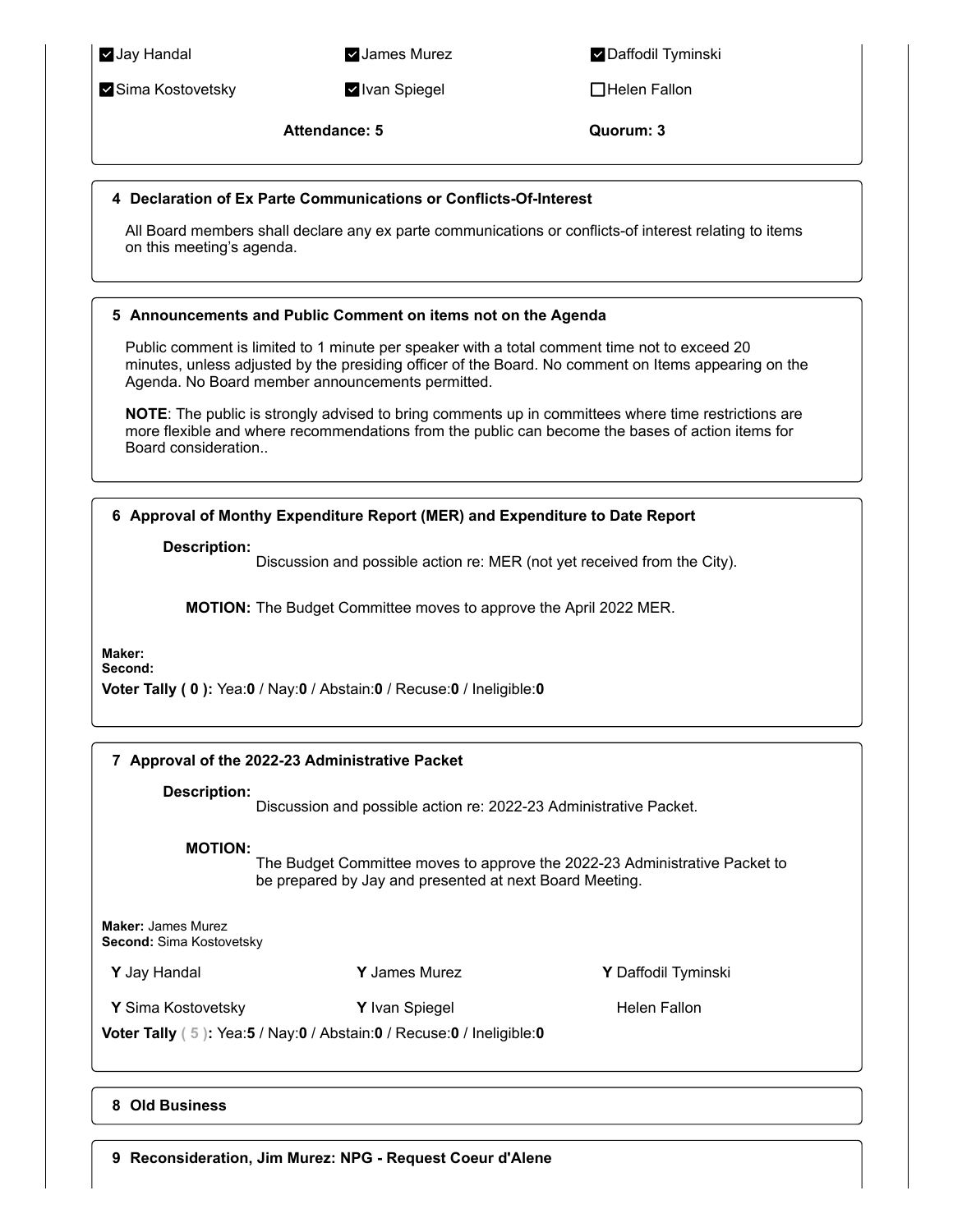|                                                        |                       | improvements to the School. \$5000 requested                             | Description: Friends of Coeur d'Alene request Neighborhood Purpose Grant funds for                                                                                           |  |
|--------------------------------------------------------|-----------------------|--------------------------------------------------------------------------|------------------------------------------------------------------------------------------------------------------------------------------------------------------------------|--|
|                                                        |                       |                                                                          | Attachments: Application:https://www.venicenc.org/assets/documents/5/meeting628c5387c7301.pdf                                                                                |  |
| <b>MOTION:</b>                                         | d'Alene.              |                                                                          | The Budget Committee moves to approve the NPG Request by Friends of Coeur                                                                                                    |  |
| <b>Maker: James Murez</b><br>Second: Jay Handal        |                       |                                                                          |                                                                                                                                                                              |  |
| Y Jay Handal                                           |                       | <b>Y</b> James Murez                                                     | Y Daffodil Tyminski                                                                                                                                                          |  |
| Sima Kostovetsky                                       |                       | Y Ivan Spiegel                                                           | <b>Helen Fallon</b>                                                                                                                                                          |  |
|                                                        |                       | Voter Tally (4): Yea:4 / Nay:0 / Abstain:0 / Recuse:0 / Ineligible:0     |                                                                                                                                                                              |  |
|                                                        |                       |                                                                          |                                                                                                                                                                              |  |
| <b>Alternate Motion #1</b>                             |                       |                                                                          | X.                                                                                                                                                                           |  |
| \$4999.00                                              |                       |                                                                          | The Budget Committee moves to approve the NPG Request by Friends of Coeur d'Alene. Reduce amount                                                                             |  |
| <b>Maker: James Murez</b><br>Second: Daffodil Tyminski |                       |                                                                          |                                                                                                                                                                              |  |
| Y Jay Handal                                           |                       | Y James Murez                                                            | Y Daffodil Tyminski                                                                                                                                                          |  |
| Y Sima Kostovetsky                                     |                       | Y Ivan Spiegel                                                           | <b>Helen Fallon</b>                                                                                                                                                          |  |
|                                                        |                       | Voter Tally (5): Yea:5 / Nay:0 / Abstain:0 / Recuse:0 / Ineligible:0     |                                                                                                                                                                              |  |
| <b>Description:</b>                                    |                       | 10 LA Neighbors for Neighbors NPG (by Lisa Redmond)                      | Committee: Budget & Finance Committee On: 2022-05-14 Vote: (3-1-0)                                                                                                           |  |
|                                                        |                       | further services. \$2,765 requested                                      | An NPG for LA Neighbors for Neighbors to fund hard supplies to accommodate<br>the growth of its monthly Resource Center, and also allow it to expand with                    |  |
|                                                        |                       |                                                                          | Attachments: Application:https://www.venicenc.org/assets/documents/5/meeting6280216de5ddf.pdf<br>Budget:https://www.venicenc.org/assets/documents/5/meeting6280216de6724.pdf |  |
|                                                        |                       | IRS:https://www.venicenc.org/assets/documents/5/meeting6280216de6a2c.pdf |                                                                                                                                                                              |  |
|                                                        |                       |                                                                          | W8:https://www.venicenc.org/assets/documents/5/meeting6280216de6fab.pdf<br>TaxReg:https://www.venicenc.org/assets/documents/5/meeting6280216de72ee.pdf                       |  |
|                                                        |                       |                                                                          |                                                                                                                                                                              |  |
| <b>MOTION:</b>                                         |                       | Request with clarification of the following items:                       | The Budget Committee recommends the Board of Officers approves this                                                                                                          |  |
|                                                        | funds will be stored? |                                                                          | Clarify - Non-profit identify where equipment that will be purchased with these                                                                                              |  |
|                                                        |                       |                                                                          | What is the estimated results (number of people served) of service to be                                                                                                     |  |

preformed during the the period of this project? (Breakdown Venice serviced vs other areas)

What is the length of this project?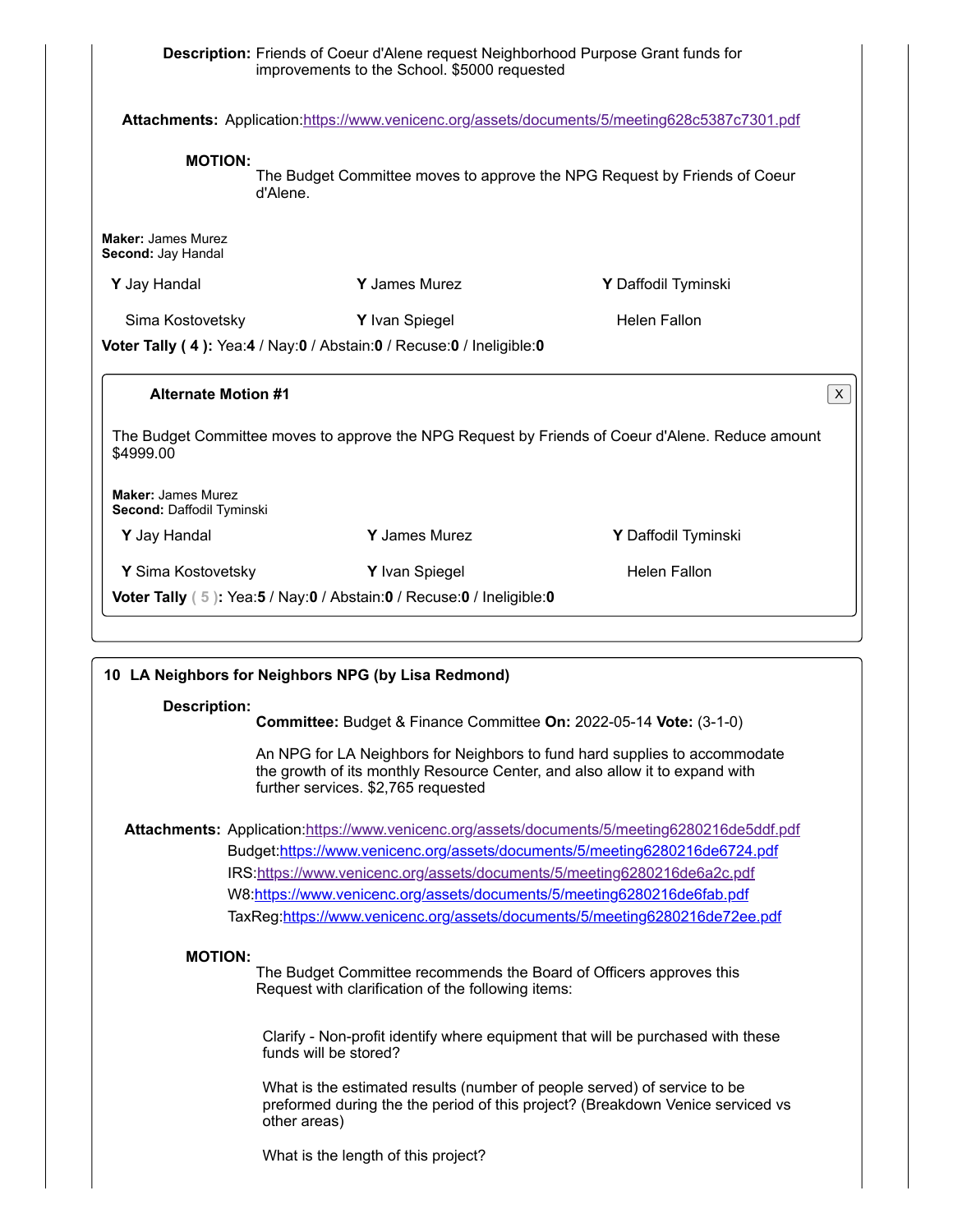|                                                      | Has the funding for these items on this application been requested from any<br>other NC's?                                                                                                                                                                                                                                                                                                                                                                                                                                                                                                                                           |                     |             |
|------------------------------------------------------|--------------------------------------------------------------------------------------------------------------------------------------------------------------------------------------------------------------------------------------------------------------------------------------------------------------------------------------------------------------------------------------------------------------------------------------------------------------------------------------------------------------------------------------------------------------------------------------------------------------------------------------|---------------------|-------------|
|                                                      | Motion failed for lack of a second.                                                                                                                                                                                                                                                                                                                                                                                                                                                                                                                                                                                                  |                     |             |
| <b>Maker: James Murez</b><br>Second:                 |                                                                                                                                                                                                                                                                                                                                                                                                                                                                                                                                                                                                                                      |                     |             |
|                                                      | Voter Tally (0): Yea:0 / Nay:0 / Abstain:0 / Recuse:0 / Ineligible:0                                                                                                                                                                                                                                                                                                                                                                                                                                                                                                                                                                 |                     |             |
|                                                      | 11 CIP, Fabrication of Colonnade Capitals from Mold                                                                                                                                                                                                                                                                                                                                                                                                                                                                                                                                                                                  |                     |             |
| <b>Description:</b>                                  | Committee: Budget & Finance Committee On: 2022-05-14 Vote: 5/0/0                                                                                                                                                                                                                                                                                                                                                                                                                                                                                                                                                                     |                     |             |
|                                                      | Several of the original iconic historic Italian columns that Abbot Kinney created<br>for Windward Avenue, Market Street and Ocean Front Walk are completely<br>missing, in need of proper capitals, or repairs. To get the refurbishment project<br>started, we need to have a reusable mold created that will enable the casting of<br>the capitals. This is the first step in securing the participation of adjacent property<br>owners, to enable as many of the 40 missing columns to be replaced. Los<br>Angeles Historic-Cultural Monument #532 designated in 1991 - Venice Arcades,<br>Columns and Capitals. \$5000 requested |                     |             |
|                                                      | Attachments: Application:https://www.venicenc.org/assets/documents/5/meeting627eb6fe91eab.pdf                                                                                                                                                                                                                                                                                                                                                                                                                                                                                                                                        |                     | $\mathsf X$ |
| <b>MOTION:</b><br>Maker: Daffodil Tyminski           | The Budget & Finance Committee recommends the Board of Officers approves<br>a Community Improvement Project grant of \$5000 as described above and in<br>the attached project application.                                                                                                                                                                                                                                                                                                                                                                                                                                           |                     |             |
| Second: Sima Kostovetsky<br>Jay Handal               | <b>R</b> James Murez                                                                                                                                                                                                                                                                                                                                                                                                                                                                                                                                                                                                                 | Daffodil Tyminski   |             |
|                                                      |                                                                                                                                                                                                                                                                                                                                                                                                                                                                                                                                                                                                                                      |                     |             |
| Sima Kostovetsky                                     | Ivan Spiegel<br>Voter Tally (1): Yea:0 / Nay:0 / Abstain:0 / Recuse:1 / Ineligible:0                                                                                                                                                                                                                                                                                                                                                                                                                                                                                                                                                 | <b>Helen Fallon</b> |             |
| <b>Alternate Motion #1</b>                           |                                                                                                                                                                                                                                                                                                                                                                                                                                                                                                                                                                                                                                      |                     |             |
| Motion to deny                                       |                                                                                                                                                                                                                                                                                                                                                                                                                                                                                                                                                                                                                                      |                     |             |
| Maker: Daffodil Tyminski<br>Second: Sima Kostovetsky |                                                                                                                                                                                                                                                                                                                                                                                                                                                                                                                                                                                                                                      |                     |             |
| Y Jay Handal                                         | <b>R</b> James Murez                                                                                                                                                                                                                                                                                                                                                                                                                                                                                                                                                                                                                 | Y Daffodil Tyminski |             |
| Y Sima Kostovetsky                                   | Y Ivan Spiegel                                                                                                                                                                                                                                                                                                                                                                                                                                                                                                                                                                                                                       | <b>Helen Fallon</b> |             |
|                                                      | Voter Tally (5): Yea:4 / Nay:0 / Abstain:0 / Recuse:1 / Ineligible:0                                                                                                                                                                                                                                                                                                                                                                                                                                                                                                                                                                 |                     |             |
| <b>Alternate Motion #2</b>                           |                                                                                                                                                                                                                                                                                                                                                                                                                                                                                                                                                                                                                                      |                     | X           |
|                                                      |                                                                                                                                                                                                                                                                                                                                                                                                                                                                                                                                                                                                                                      |                     |             |

Ш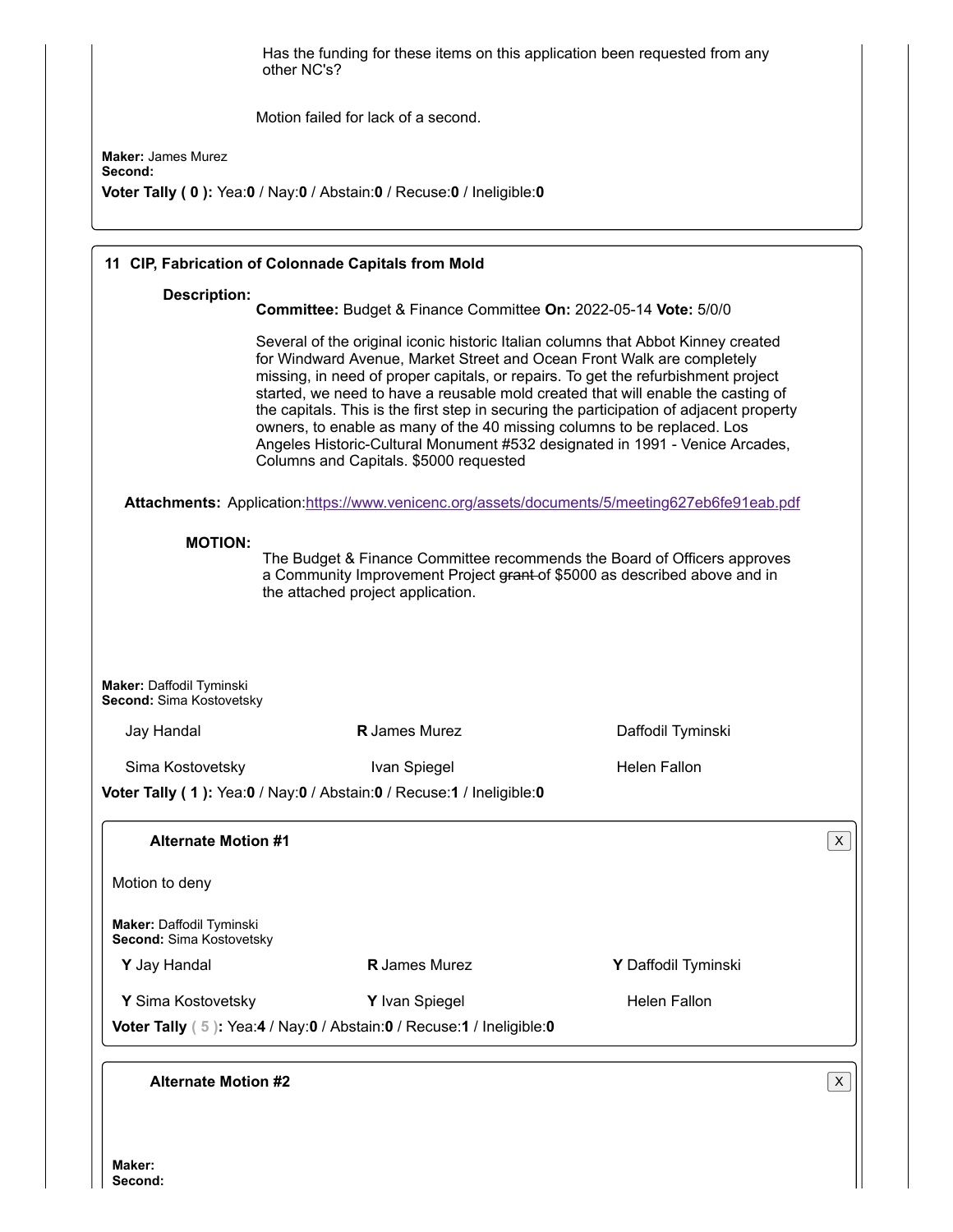#### **12 CIP, Casting of Colonnade Capitals**

#### **Description:**

**Committee:** Budget & Finance Committee **On:** 2022-05-14 **Vote:** 5/0/0

Request: Several of the original iconic historic Italian columns that Abbot Kinney created for Windward Avenue, Market Street and Ocean Front Walk are completely missing, in need of proper capitals, or repairs. To start the refurbishment project, we will have two (2) sample fiberglass capitals cast from the mold which we will have had fabricated. (see Fabrication of Capital Mold CIP). The 2 samples will enable demonstration of attaching capitals in different situations as are required by the existing site: on existing columns and where columns do not now exist. These samples are "proof of concept" to demonstrate to the community and secure their support to enable as many of the 40 missing columns, as possible, to be replaced. Several adjacent property owners have expressed their interest in replacing the Colonnade. They have asked for samples to demonstrate how this can be accomplished. Los Angeles Historic-Cultural Monument #532 designated in 1991 - Venice Arcades, Columns and Capitals \$5000 requested

**Attachments:** Application:<https://www.venicenc.org/assets/documents/5/meeting627eb6e668774.pdf>

#### **MOTION:**

The Budget & Finance Committee recommends the Board of Officers approves a Community Improvement Project grant of \$5000 as described above and in the attached project application.

**Maker:**

**Second:**

**Voter Tally ( 0 ):** Yea:**0** / Nay:**0** / Abstain:**0** / Recuse:**0** / Ineligible:**0**

#### **Alternate Motion #1** X

Motion to deny, same as item #11 above

**Maker: Second:**

**Voter Tally ( 0 ):** Yea:**0** / Nay:**0** / Abstain:**0** / Recuse:**0** / Ineligible:**0**

#### **13 New Business**

# **14 CIP - Site Markers, Preserving Public Places Committee** 01:19

#### **Description:**

**Committee:** Budget & Finance Committee **On:** 2022-05-14 **Vote:** 4/0/0

The PPP Committee request \$1000 in funding for neighborhood Site Markers with etched photographic imagery of the associated historic sites, which will tell the colorful stories of Venice history. They can stand alone, or, with the use of a QR code, the site markers will compliment and invite users to our free mobile Venice tour App. Venice has an abundance of multi-cultural historic sites that could receive markers. They include significant architectural sites including, the 100 year old Short Line Trolley Bridge, The Venice West beat poet landmark, the Ocean Front Walk Pagodas, the iconic Italian Colonnade.

**Attachments:** Application:<https://www.venicenc.org/assets/documents/5/meeting627be60bd953f.pdf>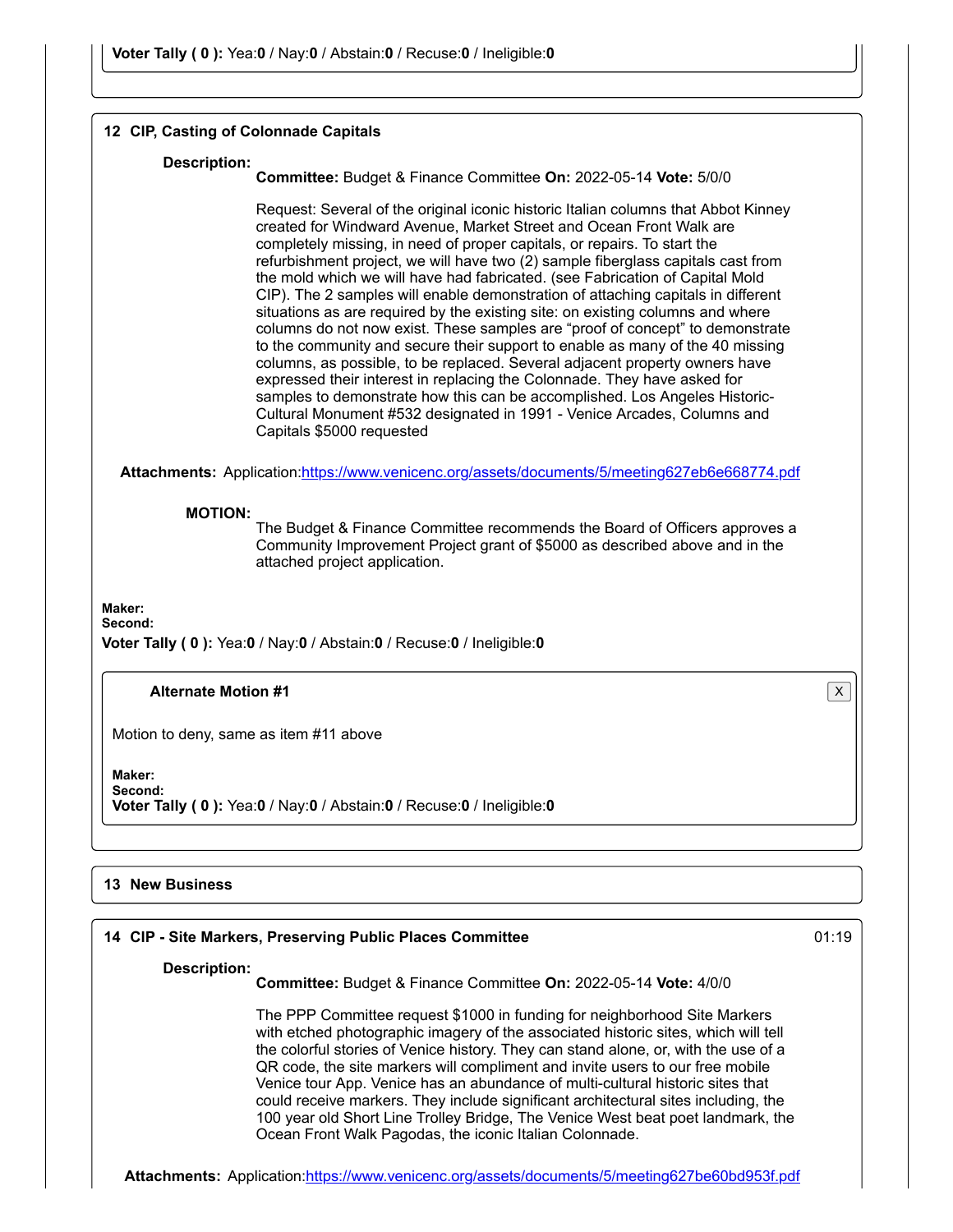**MOTION:**

The Budget Committee recommends the Board of Officers approves the requested proposal described above and with the application link.

Motion dies for lack of a maker.

# **Maker:**

**Second:**

**Voter Tally ( 0 ):** Yea:**0** / Nay:**0** / Abstain:**0** / Recuse:**0** / Ineligible:**0**

|                     | 15 CIP Self-Guided Tours, Preserving Public Places Committee                                                                                                                                                                                                                                                                                                                                                                                                                                                                                                                                                                                                                                                                                                                                                                                                                                                                                                                                                                                                                                                                                 |
|---------------------|----------------------------------------------------------------------------------------------------------------------------------------------------------------------------------------------------------------------------------------------------------------------------------------------------------------------------------------------------------------------------------------------------------------------------------------------------------------------------------------------------------------------------------------------------------------------------------------------------------------------------------------------------------------------------------------------------------------------------------------------------------------------------------------------------------------------------------------------------------------------------------------------------------------------------------------------------------------------------------------------------------------------------------------------------------------------------------------------------------------------------------------------|
| <b>Description:</b> | PROJECT DESCRIPTION: Using https://pocketsights.com/ software we will<br>create a mobile app that enables users to take free self-guided tours or to<br>randomly discover and roam sites throughout Venice using GPS on either<br>Android or IOS platforms. PocketSights has been in use, worldwide, by cities,<br>universities, arboretums and more, since 2014. It has a 5 star rating.                                                                                                                                                                                                                                                                                                                                                                                                                                                                                                                                                                                                                                                                                                                                                    |
|                     | There are several tours in the L.A. area, including of architecture, lost tunnels,<br>cultural and historic sites in Downtown L.A. We've tested it by taking a tour<br>created by UCLA of their campus.                                                                                                                                                                                                                                                                                                                                                                                                                                                                                                                                                                                                                                                                                                                                                                                                                                                                                                                                      |
|                     | See: https://pocketsights.com/tours?search=los+angeles                                                                                                                                                                                                                                                                                                                                                                                                                                                                                                                                                                                                                                                                                                                                                                                                                                                                                                                                                                                                                                                                                       |
|                     | With the App, we can identify points of interest anywhere — along streets or off<br>the beaten path, at the beach, down alleyways, in parks, through the canals, and<br>beyond. Simple drag & drop site building, lets us include text, images, sound,<br>and video for each site. We enrolled in a 30 day free trial to try our skills at<br>building a site. It's easy and flawless. See Exhibits, below.                                                                                                                                                                                                                                                                                                                                                                                                                                                                                                                                                                                                                                                                                                                                  |
|                     | Within our App, we can create unlimited Tours, such as for Historic Landmarks,<br>Public Art, Movie Locations, Famous People, Black History, or Trees & Gardens.<br>Our committee, inviting input from all Venice "historians," will begin with Historic<br>Landmarks. Other committees, such as The Neighborhoods Committee, might<br>add way finding sites to public facilities and services in Venice. The software<br>enables us to grow with our needs and to have unlimited users. Our sites will pop<br>up automatically on our App. We'll start now, enhancing Venice for all residents<br>and visitors. When the Olympics come to town, tourists will enjoy navigating and<br>discovering the wonders of Venice.                                                                                                                                                                                                                                                                                                                                                                                                                    |
|                     | OPTION 1: CONTENT CREATOR(S) While we will invite content from everyone,<br>and a tremendous amount is available for free in the public domain, if funds are<br>available, in the future we may propose that retaining a "content creator," would<br>be helpful in rapidly uploading information to our App. Our recommendation, if he<br>agrees to accept, is Venice's own most knowledgeable and tech savvy historian,<br>Jeffrey Stanton.                                                                                                                                                                                                                                                                                                                                                                                                                                                                                                                                                                                                                                                                                                 |
|                     | OPTION 2: SITE MARKERS Though not essential to this project, we plan to<br>create complementary Site Markers which include imagery and a QR code to<br>further engage the public and invite users to our App. See: Site Markers,<br>Community Improvement Projects Funding Request PUBLIC BENEFIT:<br>Venetians and visitors alike will have easy, on the spot, access to discover,<br>explore, learn and enjoy stories of Venice's colorful history, fascinating culture<br>and cool contemporary life. This will enrich the knowledge of locals, increase<br>cultural understanding, strengthen community pride and enhance tourism. By<br>facilitating tourism, the App will also bolster our economy. The navigation<br>component provides users with directions and the confidence to explore and<br>discover the places they might otherwise never find. The "roaming" option let's<br>users move about however they like, discovering sites in their immediate<br>location, or they can jump on a designated "tour" route. The App will also help<br>visitors find essential public facilities and services, whether they're walking, |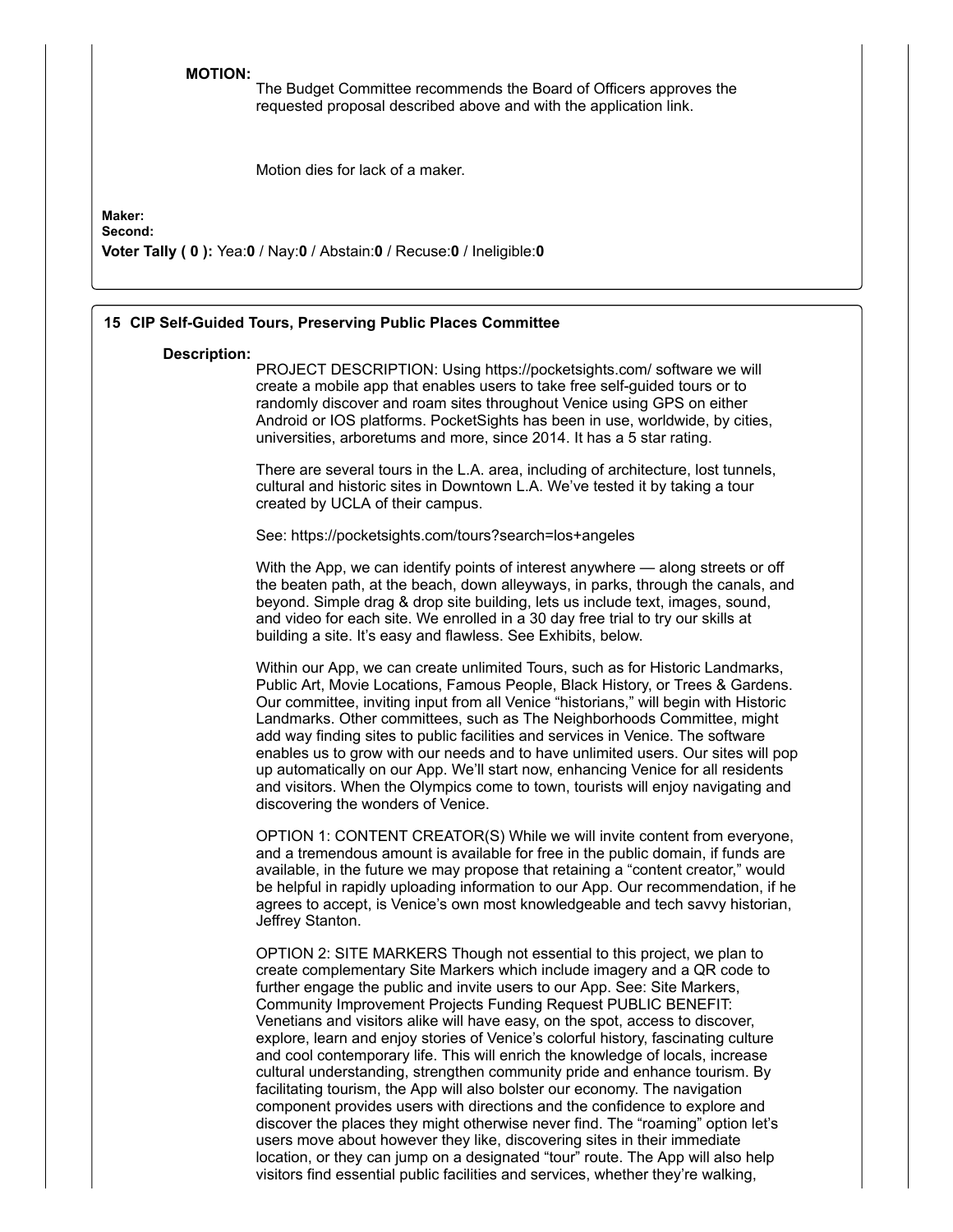biking, skating, on public transportation or from everywhere a GPS signal is found.

BUDGET: We have a couple options for subscribing to the App. We can start with the "Enterprise" level which lets us create our tours on the PocketSights App. Ultimately, we'll want to be a "White Label" subscriber. That enables us to have our own App identity, with our own name, which can be discovered and advertised independent of PocketSights, but is also found on their platform. Both are reasonably priced, function in the same way and have 5 star reviews from users.

Enterprise and White Label features are listed below and at https://pocketsights.com/tour-builder. If the funds are available now, White Label is the way to go. If not, we can start with Enterprise and upgrade later. Our data will transfer over. CHOOSE FROM TWO OPTIONS White Labeled Branded APP

- Free Trial 30 days
- US \$5,000 for both iOS & Android a one-time setup fee

■ Option to renew \$1,000 annually in first 2 years; \$499 annual renewal thereafter One time setup cost Unlimited tours per app Dedicated account support Unlimited downloads Enhanced user permissions Create passwordprotect tours Test tours privately Single organization Custom App development App Store and Google Play hosting Examples of White Labeled Tours in other cities and places: https://pocketsights.com/tour-guide-app/whitelabel -OR-Enterprise APP

- Free Trial 30 days
- US\$499 annually with option to renew \$499 annually
- No setup cost
- Unlimited tours per App
- Online support
- Unlimited downloads
- Basic user permissions

■ Single organization Either platform allows us to create unlimited tours and have unlimited users.

We can add YouTube links and SoundCloud Audio as part of our tours along with photos and text, and our tours will be featured on the PocketSights Tour Guide Apps on the App Store and the Google Play Market.

PROJECT TIMELINE: Start date:  $06 / 01 / 2022$  Date

Funds Required:  $06$  / 01 / 2022

Expected Completion Date: Phase one - creating a tour of Historic Landmarks in Venice  $12$  / 31 / 2022

TOTAL FUNDS REQUESTED: Our committee asks the VNC Board to select one of the following options:

White Label Option: \$5,000 subscription (optional annual renewals \$1,000 first two years then \$499 thereafter)

OR

Enterprise Option: \$499 annual with optional annual renewal \$499 (can be upgraded in the future to White Label for \$7,000 one time plus the same annual \$499).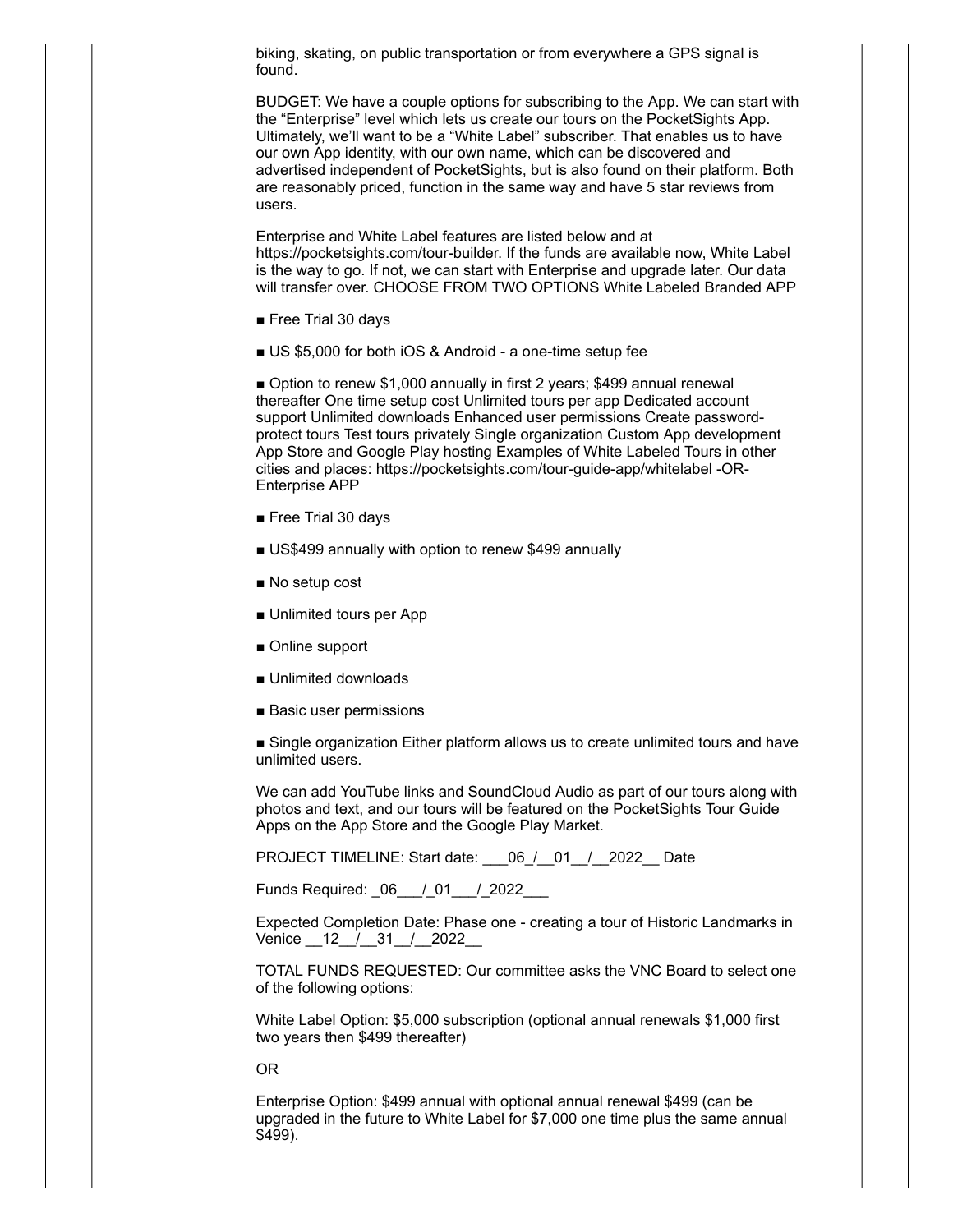**MOTION:** The Budget Committee moves to approve this Request.

**Maker: Second: Voter Tally ( 0 ):** Yea:**0** / Nay:**0** / Abstain:**0** / Recuse:**0** / Ineligible:**0**

# **Alternate Motion #1** X

deny the motion

**Maker:** Daffodil Tyminski **Second:** Jay Handal

**Y** Jay Handal **R** James Murez **Y** Daffodil Tyminski

**Y** Sima Kostovetsky **Y** Ivan Spiegel **Helen Fallon** Helen Fallon

**Voter Tally ( 5 ):** Yea:**4** / Nay:**0** / Abstain:**0** / Recuse:**1** / Ineligible:**0**

# **16 CIP Request for Walking Tour App, Neighborhood Committee**

### **Description:**

The Neighborhood Committee requests CIP funding to create a walking tour app for Venice. See attached application. \$4000 requested

**Attachments:** CIP Application: <https://www.venicenc.org/assets/documents/5/meeting627be43b72a7f.pdf>

**MOTION:**

The Budget Committee moves to approve this request.

**Maker: Second:**

**Voter Tally ( 0 ):** Yea:**0** / Nay:**0** / Abstain:**0** / Recuse:**0** / Ineligible:**0**

# **Alternate Motion #1** X

same as item #15

#### **Maker: Second:**

**Voter Tally ( 0 ):** Yea:**0** / Nay:**0** / Abstain:**0** / Recuse:**0** / Ineligible:**0**

# **17 CIP Los Angeles Pickleball Association, Neighborhood Committee**

# **Description:**

The West Los Angeles Pickleball Association wishes to build out Pickleball courts at Penmar Park. See attached CIP Application. \$10,000 requested

**Attachments:** Pickleball <https://www.venicenc.org/assets/documents/5/meeting627be291b79f3.pdf> CIP Application:

Petition[:https://www.venicenc.org/assets/documents/5/meeting627be291b560b.pdf](https://www.venicenc.org/assets/documents/5/meeting627be291b560b.pdf)

# **MOTION:**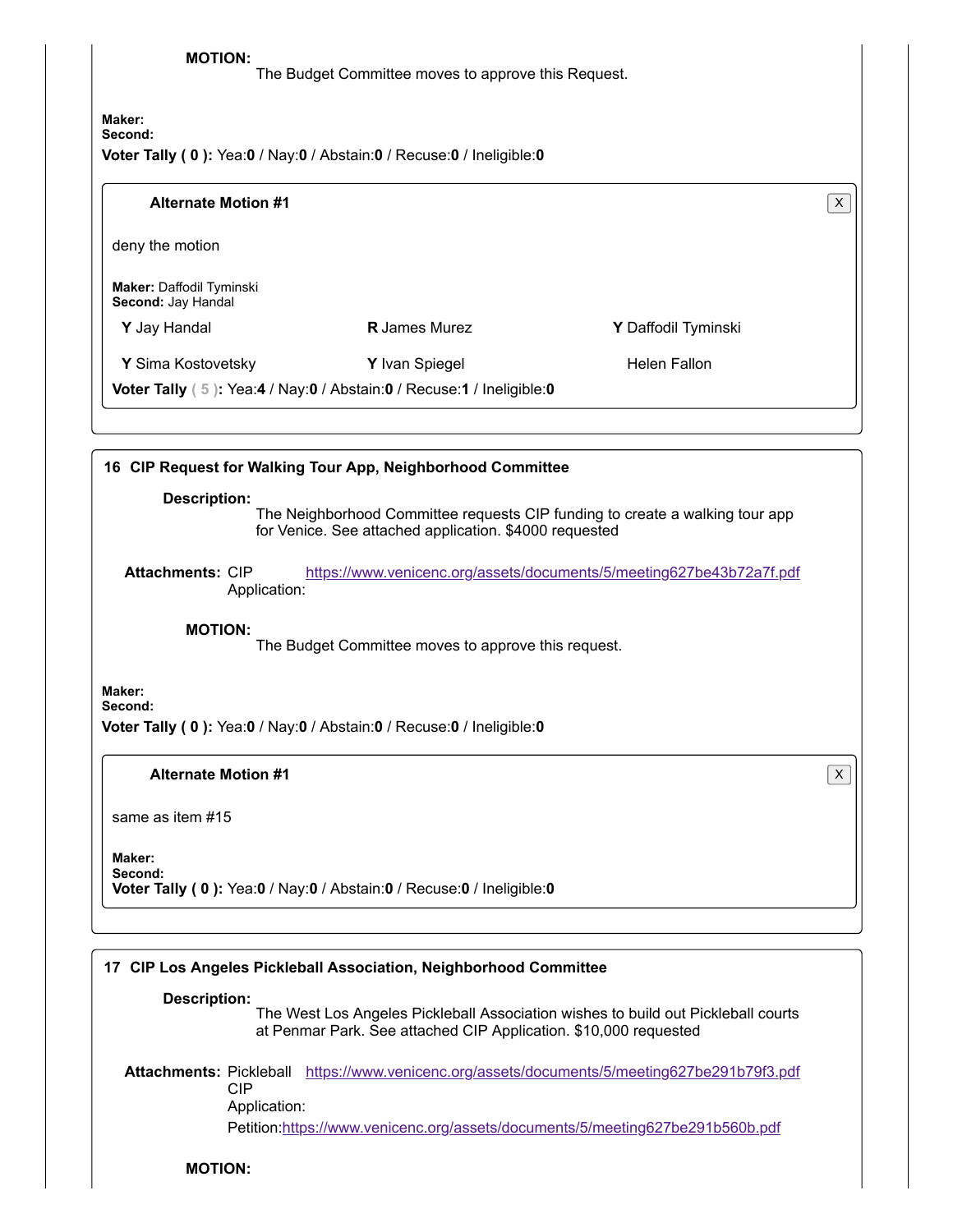|                                                           | The Budget Committee moves to approve this request.                                                                                                                                      |                                                                               |   |
|-----------------------------------------------------------|------------------------------------------------------------------------------------------------------------------------------------------------------------------------------------------|-------------------------------------------------------------------------------|---|
| <b>Maker: James Murez</b><br>Second: Sima Kostovetsky     |                                                                                                                                                                                          |                                                                               |   |
| N Jay Handal                                              | <b>N</b> James Murez                                                                                                                                                                     | N Daffodil Tyminski                                                           |   |
| <b>N</b> Sima Kostovetsky                                 | N Ivan Spiegel                                                                                                                                                                           | <b>Helen Fallon</b>                                                           |   |
|                                                           | Voter Tally (5): Yea:0 / Nay:5 / Abstain:0 / Recuse:0 / Ineligible:0                                                                                                                     |                                                                               |   |
| 18 Reallocate Budget Line Items                           |                                                                                                                                                                                          |                                                                               |   |
| <b>Description:</b>                                       | To allow the proposed Community Improvement Projects and or NPG's to be<br>funded, the Budget needs to have funds from line items reallocated.                                           |                                                                               |   |
| <b>MOTION:</b>                                            | Committee: Budget & Finance Committee On: 2022-05-14 Vote: 4/0/0                                                                                                                         |                                                                               |   |
|                                                           | The Budget & Finance Committee recommends the Board of Officers moves<br>\$735 from line item "Neighborhood Purpose Grant" into line item "Community<br>Improvement Projects" line item. | Improvement Project" and move \$265 from "Outreach" line item into "Community |   |
| <b>Maker: James Murez</b><br>Second: Daffodil Tyminski    |                                                                                                                                                                                          |                                                                               |   |
| Y Jay Handal                                              | James Murez                                                                                                                                                                              | Daffodil Tyminski                                                             |   |
| Sima Kostovetsky                                          | Ivan Spiegel                                                                                                                                                                             | <b>Helen Fallon</b>                                                           |   |
|                                                           | Voter Tally (1): Yea:1 / Nay:0 / Abstain:0 / Recuse:0 / Ineligible:0                                                                                                                     |                                                                               |   |
| <b>Alternate Motion #1</b>                                |                                                                                                                                                                                          |                                                                               | X |
|                                                           |                                                                                                                                                                                          |                                                                               |   |
|                                                           |                                                                                                                                                                                          |                                                                               |   |
|                                                           |                                                                                                                                                                                          |                                                                               |   |
| Maker:<br>Second:                                         |                                                                                                                                                                                          |                                                                               |   |
|                                                           | Voter Tally (0): Yea:0 / Nay:0 / Abstain:0 / Recuse:0 / Ineligible:0                                                                                                                     |                                                                               |   |
| <b>Alternate Motion #2</b>                                |                                                                                                                                                                                          |                                                                               | X |
| treasurer to bring adjusted budget directly to the board. |                                                                                                                                                                                          |                                                                               |   |
| <b>Maker: James Murez</b><br>Second: Daffodil Tyminski    |                                                                                                                                                                                          |                                                                               |   |
| Y Jay Handal                                              | Y James Murez                                                                                                                                                                            | Y Daffodil Tyminski                                                           |   |

# **19 Budget Adjustment**

**Description: Committee:** Budget & Finance Committee **On:** 2022-05-14 **Vote:** (4-0-0)